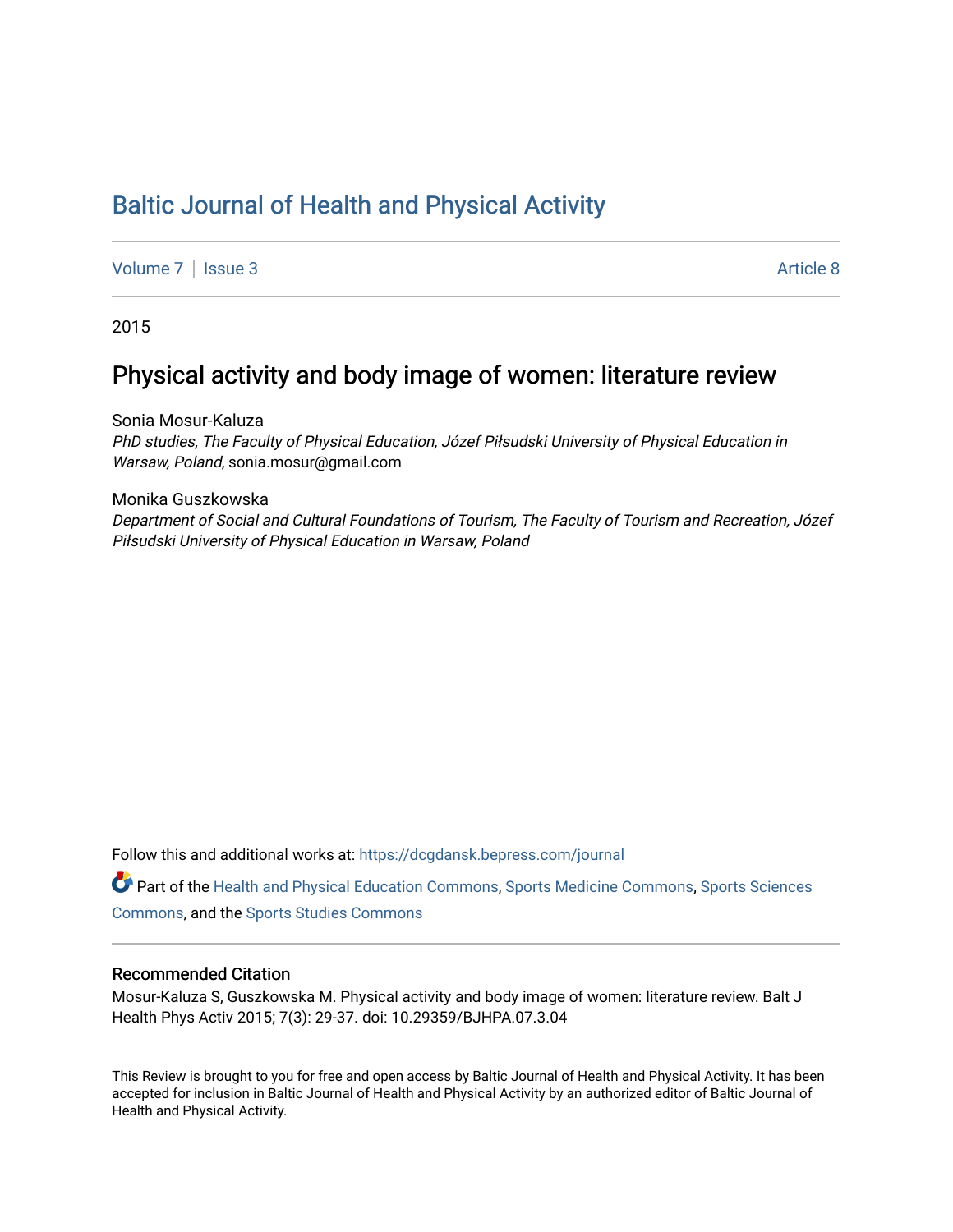# **Physical activity and body image of women: literature review**

**Authors' Contribution:**

- **A** Study Design
- **B** Data Collection
- **C** Statistical Analysis
- **D** Data Interpretation **E** Manuscript Preparation
- **F** Literature Search
- **G** Funds Collection

#### **Sonia Mosur-Kałuża 1 BEFG, Monika Guszkowska 2 AEG**

- <sup>1</sup> PhD studies, The Faculty of Physical Education, Józef Piłsudski University of Physical Education in Warsaw, Poland
- 2 Department of Social and Cultural Foundations of Tourism, The Faculty of Tourism and Recreation, Józef Piłsudski University of Physical Education in Warsaw, Poland

| <b>abstract</b>         |                                                                                                                                                                                                                                                                                                                                                                                                                                                |
|-------------------------|------------------------------------------------------------------------------------------------------------------------------------------------------------------------------------------------------------------------------------------------------------------------------------------------------------------------------------------------------------------------------------------------------------------------------------------------|
| <b>Background</b>       | This study represents a review of literature on the relationship between recreational phy-<br>sical activity and the body image.                                                                                                                                                                                                                                                                                                               |
| <b>Material/Methods</b> | This research encompasses 39 papers published between 2008 and 2015 that were availa-<br>ble in the Academic Search Complete database.                                                                                                                                                                                                                                                                                                         |
| <b>Results</b>          | The results of comparative, prospective, and experimental research are ambiguous. These<br>data suggest both a positive relationship between the body image and physical activi-<br>ty, i.e. a more positive body image among more active people and an improvement in<br>the body image as a result of regular exercise, and a negative relationship, in particular,<br>a more negative body image in persons engaging in "aesthetic" sports. |
| <b>Conclusions</b>      | Apparently, this is determined by the type of physical activity, i.e. recreational vs. sport. In<br>the case of the latter, it is determined by the sport discipline chosen by respondents.                                                                                                                                                                                                                                                    |
| <b>Key words</b>        | body image, physical activity, psychology, women                                                                                                                                                                                                                                                                                                                                                                                               |

| article details              |                                                                                                                                                                                                                                                                                                                                                                                                                                                                                                                                                                                                                                                                                                                                                                                                      |
|------------------------------|------------------------------------------------------------------------------------------------------------------------------------------------------------------------------------------------------------------------------------------------------------------------------------------------------------------------------------------------------------------------------------------------------------------------------------------------------------------------------------------------------------------------------------------------------------------------------------------------------------------------------------------------------------------------------------------------------------------------------------------------------------------------------------------------------|
| <b>Article statistics</b>    | Word count: 4,719; Tables: 0; Figures: 0; References: 58                                                                                                                                                                                                                                                                                                                                                                                                                                                                                                                                                                                                                                                                                                                                             |
|                              | Received: November 2014; Accepted: May 2015; Published: September 2015                                                                                                                                                                                                                                                                                                                                                                                                                                                                                                                                                                                                                                                                                                                               |
| <b>Full-text PDF:</b>        | http://www.balticsportscience.com                                                                                                                                                                                                                                                                                                                                                                                                                                                                                                                                                                                                                                                                                                                                                                    |
| Copyright                    | © Gdansk University of Physical Education and Sport, Poland                                                                                                                                                                                                                                                                                                                                                                                                                                                                                                                                                                                                                                                                                                                                          |
| Indexation:                  | AGRO, Celdes, CNKI Scholar (China National Knowledge Infrastructure), CNPIEC, De Gruyter - IBR (International<br>Bibliography of Reviews of Scholarly Literature in the Humanities and Social Sciences), De Gruyter - IBZ<br>(International Bibliography of Periodical Literature in the Humanities and Social Sciences), DOAJ, EBSCO - Central<br>& Eastern European Academic Source, EBSCO - SPORTDiscus, EBSCO Discovery Service, Google Scholar, Index<br>Copernicus, J-Gate, Naviga (Softweco, Primo Central (ExLibris), ProQuest - Family Health, ProQuest - Health &<br>Medical Complete, ProQuest - Illustrata: Health Sciences, ProQuest - Nursing & Allied Health Source, Summon<br>(Serials Solutions/ProQuest, TDOne (TDNet), Ulrich's Periodicals Directory/ulrichsweb, WorldCat (OCLC) |
| <b>Funding:</b>              | This study was conducted under the University of Physical Education statutory research project Ds. 189, "Body<br>image in adolescent girls and young adult women with diverse physical activity", which was financed by the<br>Ministry of Science and Higher Education.                                                                                                                                                                                                                                                                                                                                                                                                                                                                                                                             |
| <b>Conflict of interest:</b> | Authors have declared that no competing interest exists.                                                                                                                                                                                                                                                                                                                                                                                                                                                                                                                                                                                                                                                                                                                                             |
| <b>Corresponding author:</b> | Sonia Mosur-Kałuża, Department of Social and Cultural Foundations of Tourism, The Faculty of Tourism and<br>Recreation, Józef Piłsudski University of Physical Education in Warsaw, Poland, 00-968 Warszawa,<br>ul. Marymoncka 34; phone: +48 503 515 366; E-e-mail: sonia.mosur@gmail.com                                                                                                                                                                                                                                                                                                                                                                                                                                                                                                           |
| <b>Open Access License:</b>  | This is an open access article distributed under the terms of the Creative Commons Attribution-Non-commercial<br>4.0 International (http://creativecommons.org/licenses/by-nc/4.0/), which permits use, distribution, and<br>reproduction in any medium, provided the original work is properly cited, the use is non-commercial and is<br>otherwise in compliance with the license.                                                                                                                                                                                                                                                                                                                                                                                                                 |

**REVIEW**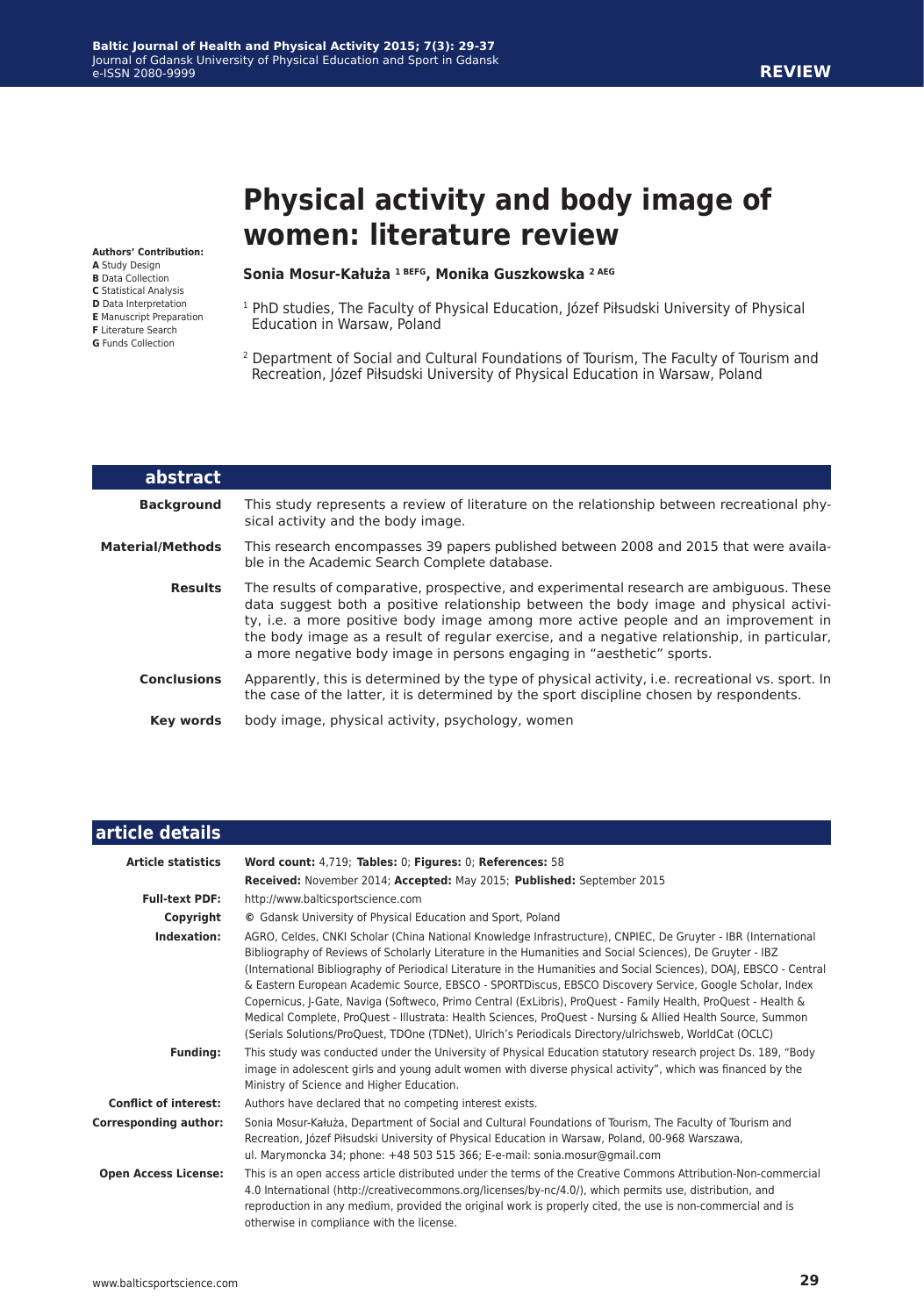### **introduction**

The contemporary woman's body is permanently exposed to environmental assessment and criticism and the body image is an important criterion for self-assessment [1]. The environmental beauty canons [2] and their internalization [3, 4] have a significant impact on feelings about one's own body. In a situation where these standards are unrealistic [5] and the media popularize an exaggerated image of a woman, a comparison with those standards may cause a deterioration in self-esteem and lower self-confidence, which can result in depression [6]. Extensive research indicates that women experience lower body satisfaction and higher body image concern than men [7, 8, 9, 10, 11, 12]. Females overestimate their weight and there are more cases of alterations in the body image perception [8].

### **material and methods**

This study undertook a review of literature concerning the body image of individuals participating in different physical activities and who engage in different sport disciplines. The reviewed literature also concerned the influence of physical exercise on the body image. Similar analyses were conducted by Gonçalves et al. [13], who used the Web of Science, Scopus, and SportDiscus data-bases. A review of research on this subject can also be found in an article by Vaquero et al. [14], who conducted analyses of data found in the Medline, ISI Web of Knowledge, and Dialnet data-bases. The collected material indicates that relations between physical activity and body image are complex and ambiguous. The present study, which uses resources found in the EBSCO database entitled Academic Search Complete, comprises references to 39 articles that were published between 2008 and 2015 and 3 before 2006 and had the following terms among their key words or in abstracts: body image, physical activity, sport, recreation, woman, women's sports.

### **results**

According to Garner [15], body image is a mental representation of the body shape, the body's size-related features, and the body's condition. Body image depends on several factors:

- 1. physical (body weight, body-related feelings);
- 2. interpersonal (judgments from family members, friends, and the peer group; sexual experiences);
- 3. social and cultural (models promoted mainly by the media and advertising) [16].

Body image consists of the following aspects:

- cognitive this relates to the body weight and size-related feature and con-tains an assessment of one's attractiveness and physical fitness;
- emotional level of discontentment with general body appearance, the body's size-related features, and the body's individual parts;
- behavioural body-oriented activities, including an assessment and control of the body weight, eating habits, clothes and cosmetics aimed at improving beauty, and general physical activity.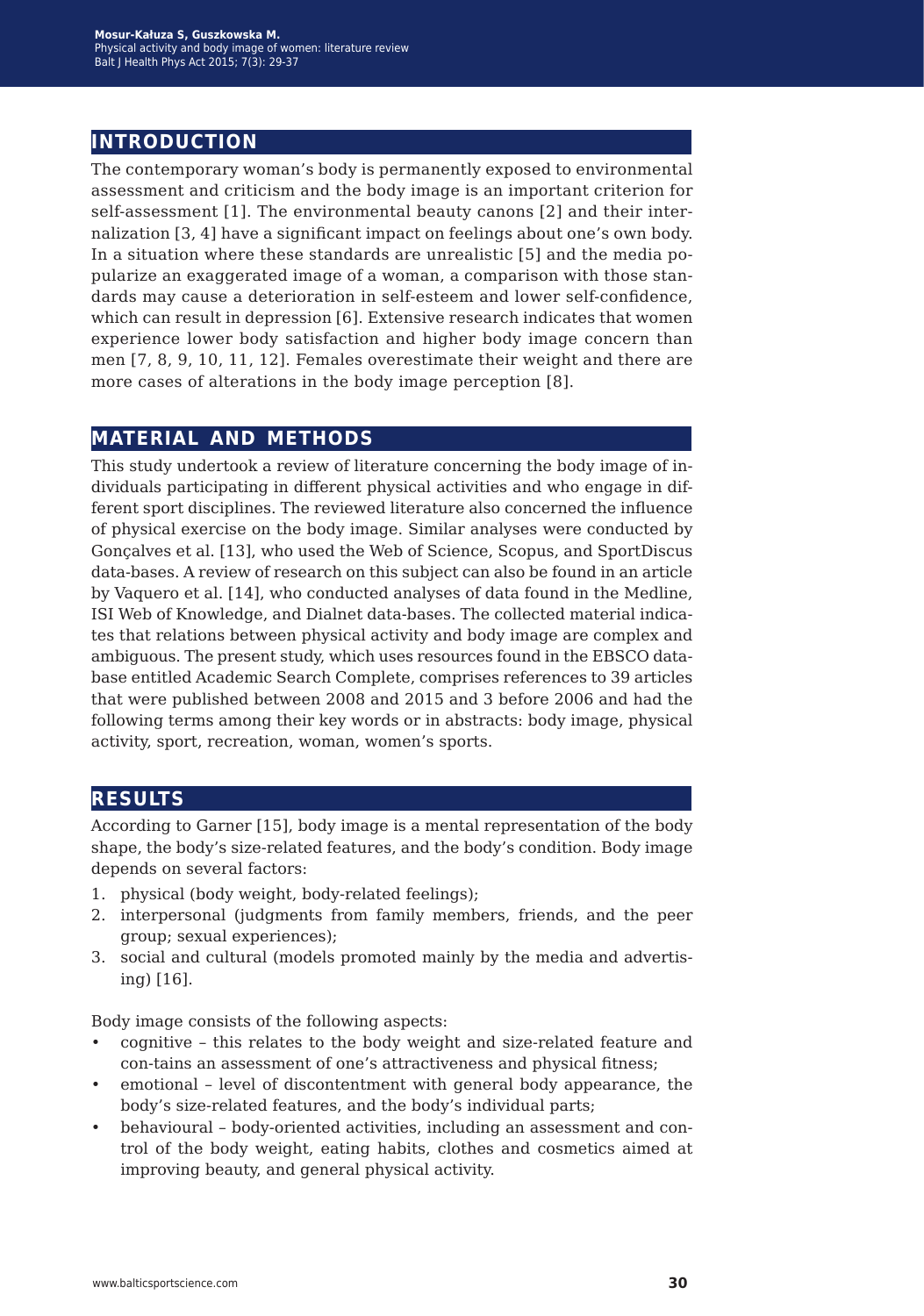#### **Positive influence of physical activity on the body image**

Relationships between physical activity and the body image have been examined with a use of comparative, correlative, prospective, and experimental research. Comparative research includes a comparison between groups undertaking various levels and types of physical activity. It has been observed that more physically active persons are characterized by a more positive body image than persons who are physically non-active [17]. Thus, teenagers aged 12–17 years who actively partici-pated in sports on a regular basis (at least once a week) presented a more positive body image than their physically non-active peers [18].

The Martin-Albo team [19] conducted research with persons participating in fitness centre sport classes lasting 45–120 min at least twice a week. Persons who regularly participated in physical activities and derived pleasure from it perceived themselves better and enjoyed better mental well-being.

Mature women who regularly participated in physical activities had high self- -esteem, despite lower levels of contentment with their body image due to excessive body mass. Women who perceived their body shape less favourably, but had a higher social and economic status, revealed higher self-esteem. Therefore, the relationship between physical activity and body-related self- -esteem are modified by the social and economic status.

The study also compared sportswomen from various sport disciplines. Research by Abbot and Barber [20] demonstrated that girls practising different sports had varied body images; however, in comparison to girls not engaged in any sport discipline, body image was formed on the basis of its functional rather than aesthetic aspects.

In the dance milieu, the so-called cult of the body can be observed. In research carried out in Poland, a positive relation between dance and self-perception has been observed in the case of both competitive and recreational sports [21].

Research on various kinds of dance has shown a frequent occurrence of dancers who strived for an ideal body shape at the expense of their health. The only exception was belly dancing [22], where there was no pressure for any particular shape of the body. The specificity of this dance allows women to maintain their natural shapes, which results in increased levels of body acceptance.

On the other hand, in research by Pollatou et al. [23], professional dancers revealed higher lev-els of dissatisfaction with particular body areas, but at the same time demonstrated fewer concerns about possible weight gain when compared to amateur dancers.

Correlative research has confirmed positive relationships between physical activity and the body image [18, 24]. Factors that correlated positively with general and physical self-esteem included the frequency of participation in physical activities, the duration of training sessions, training experi-ence, and satisfaction and pleasure from physical activity.

Prospective research has shown that physical activity worked as a protective buffer against dis-contentment with body image [25]. In addition to that, Telford et al. [26] observed that early devel-opment of eye-motor coordination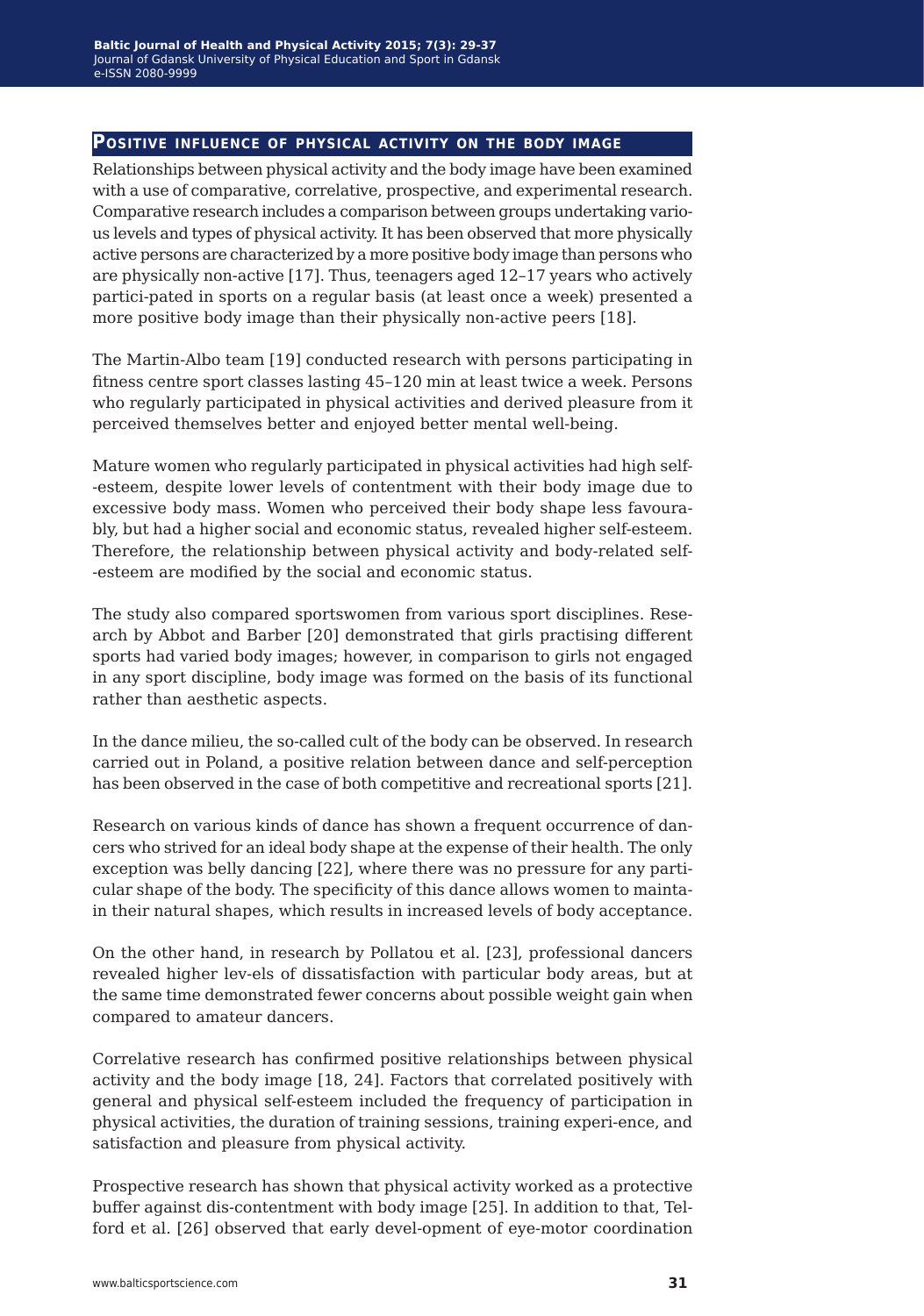favoured the development of body image in children. Children with better eye- -motor coordination were characterized by better body image [26].

Evidence that most strongly has attested to the favourable effect of physical exercise on the body image can be ascertained from research in the experimental mode [27]. This research has demonstrated the positive influence of physical activity among girls practising athletics both on their confidence and contentment with their bodies.

Research carried out by the Burgess team [28] led to the conclusion that participation in anaerobic dancing classes improved physical auto-perception and the relation with one's own body. The results indicated a considerably more positive self-assessment of the body's attractiveness and a significantly greater physical self-esteem in young women who initially displayed a low level of acceptance towards their own bodies. Physical activity had a positive impact on auto-perception, but its effect was not long lasting [28].

While examining the influence of body-shaping on the body image among women, it has been observed that the body image improved as early as after one 60-minute training session [29].

The influence of aerobic and conditioning exercise on the body image has also been compared. The results showed that aerobic exercise led to more benefits and better self-image [30].

As the majority of the mentioned studies have been conducted with adolescents or young adults, the Seguin [31] team studied the effect of strength training on the body image of older rural woman  $(62 \pm 12 \text{ years})$ . The 10-week Strong Woman Program included training sessions BI-weekly. The results showed that strength training was accomplished with meaningful improvements in numerous dimensions of the body image among rural aging woman [31].

The previous research of the Knepp team [32] indicated that there is a relationship between physical exercise and the depression symptoms and that it could work in both directions [32, 33, 34]. According to the research, a higher level of physical activity is indirectly connected with a better body image, and a lower drive to exercise was associated with the top quartile depression group. The finding that higher Modified Beck Depression Inventory scores result in more body, eating, and exercise comparisons relates to previous findings that depression can lead to body dissatisfaction [35, 36, 37]. Previous work has focused more on women (not both sexes) and younger samples than this study [32].

#### **Negative (or no) influence of physical activity on the body image**

Though it is widely believed that activity has a positive influence on the body image [29], much scientific research shows an inverse relationship, or lack of any significant correlation. In research involving mature women, the Kerksick team [38] observed positive changes in the body image only in those groups in which physical exercise had been combined with a diet. Physical exercise itself did not generate any changes in the body image.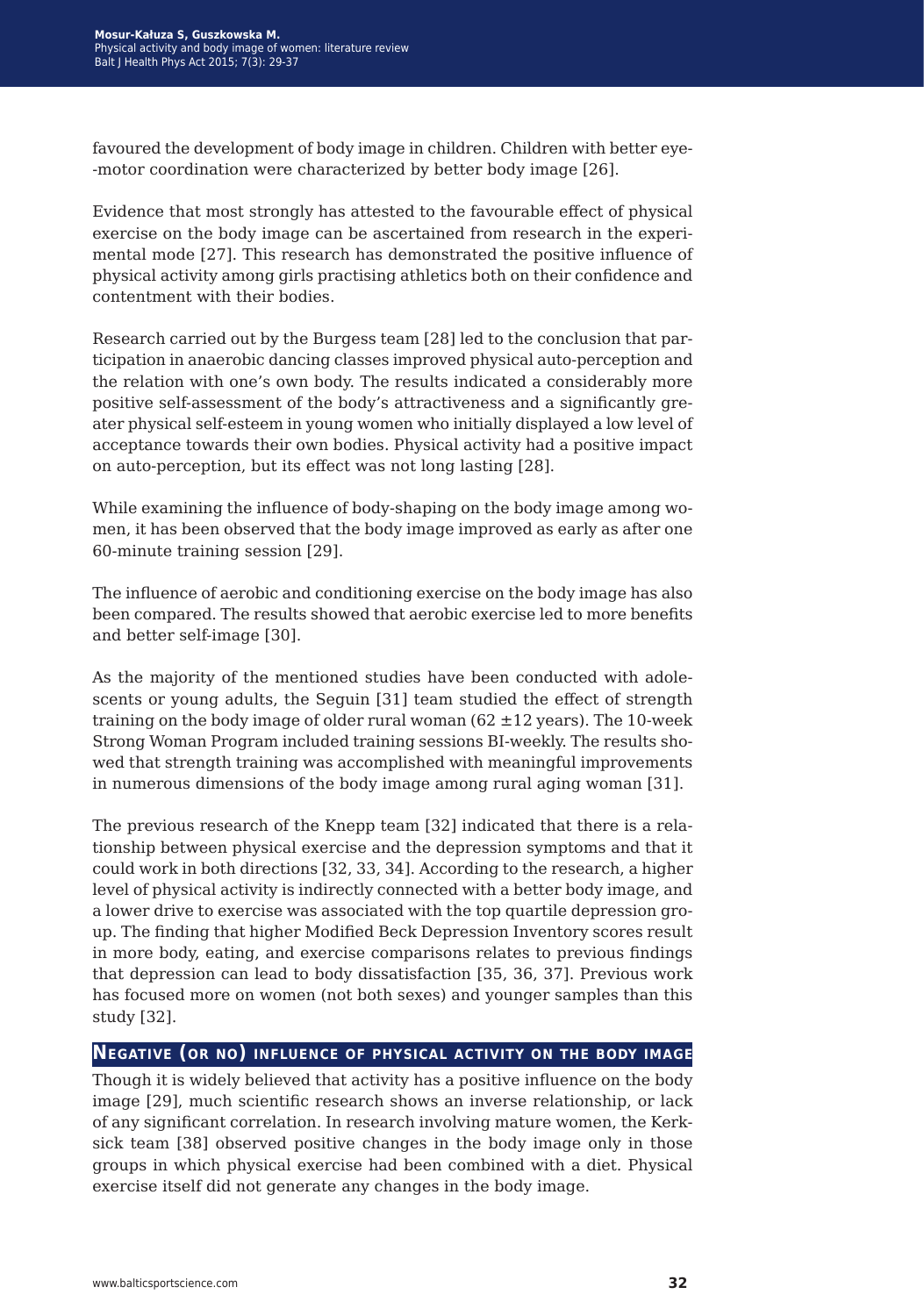Research by Monteiro et al. [25] showed that higher levels of physical activity of children aged 10–17 years did not lead to deformations of body image (a difference between the perceived and the actual body shape); at the same time, physical activity had a protective effect on discontentment with one's body image. A similar conclusion was drawn by Corbett et al. [39]. The results established a lack of difference in body satisfaction and in the concept of the ideal body between the diverse gender roles and physical activities, which leads to consideration that the resolution to work out can have a different reason, distinguishable from appearance modification. The main point of the study was that physical activity which does not modify significantly the body does not interfere with cultural expectations for the female body.

In the Spanish population it was established that the level of physical activity continuously de-creased from primary school to university age [25], while the body image was not subject to significant changes over this period of time. Nor had any direct relationship between the level of physical activity and body image been stated. However, it has been proven that physical activity correlated with BMI (Body Mass Index), and that the value of BMI correlated with the body image [25].

Research on the body image by Prichard and Tiggemann [40] aimed at comparing endurance and strength training in a fitness club with individual training not organised by a club. Participants in organised yoga classes were also involved in the study. It was established that endurance training organised outside clubs had a positive relationship with the participants' body image. Confidence was the highest among participants of organised gym classes, whereas nutritional disorders were most often found among persons who participated in endurance training (both in the case of individual training and classes organised by the fitness club). Interpretation of the body image among women participating in yoga classes was different from that of other respondents. This was explained by the fact that the motivation of women participating in these classes was directed at achieving the unity of body and mind and increasing body awareness, not at an immediate slimming effect.

In each culture, society, and social group there are specific canons of external appearance. In particular, the sport environment encourages formation-specific models of the body image, and, in the wake of it, pressure on particular body weight and external appearance. This phenomenon can have negative aftermath for women who practise competitive sports [41], but not for those prac-tising recreational sports.

Body image has a special meaning in many competitive sport disciplines, including in "aesthetic" sports, such as rhythmic gymnastics [41], body building [42], synchronised swimming [41], figure skating [43], dance [22, 23, 28, 44, 45] and cheerleading [46], as well as sports in which the ratio between strength and body mass is important (e.g. athletics) [47] or sports with body mass grading [48] and horse riding [49]. In "aesthetic" sports, which promote a slim body shape, both the general and physical image of the body was significantly lower than among women practising other sport disciplines, or women who were not engaged in any sport activity. The same refers to their self-esteem, especially the part connected with their physical attractiveness. Additionally, sportswomen who practised "aesthetic" disciplines were more vulnerable to eating disorders than women who were physically non-active,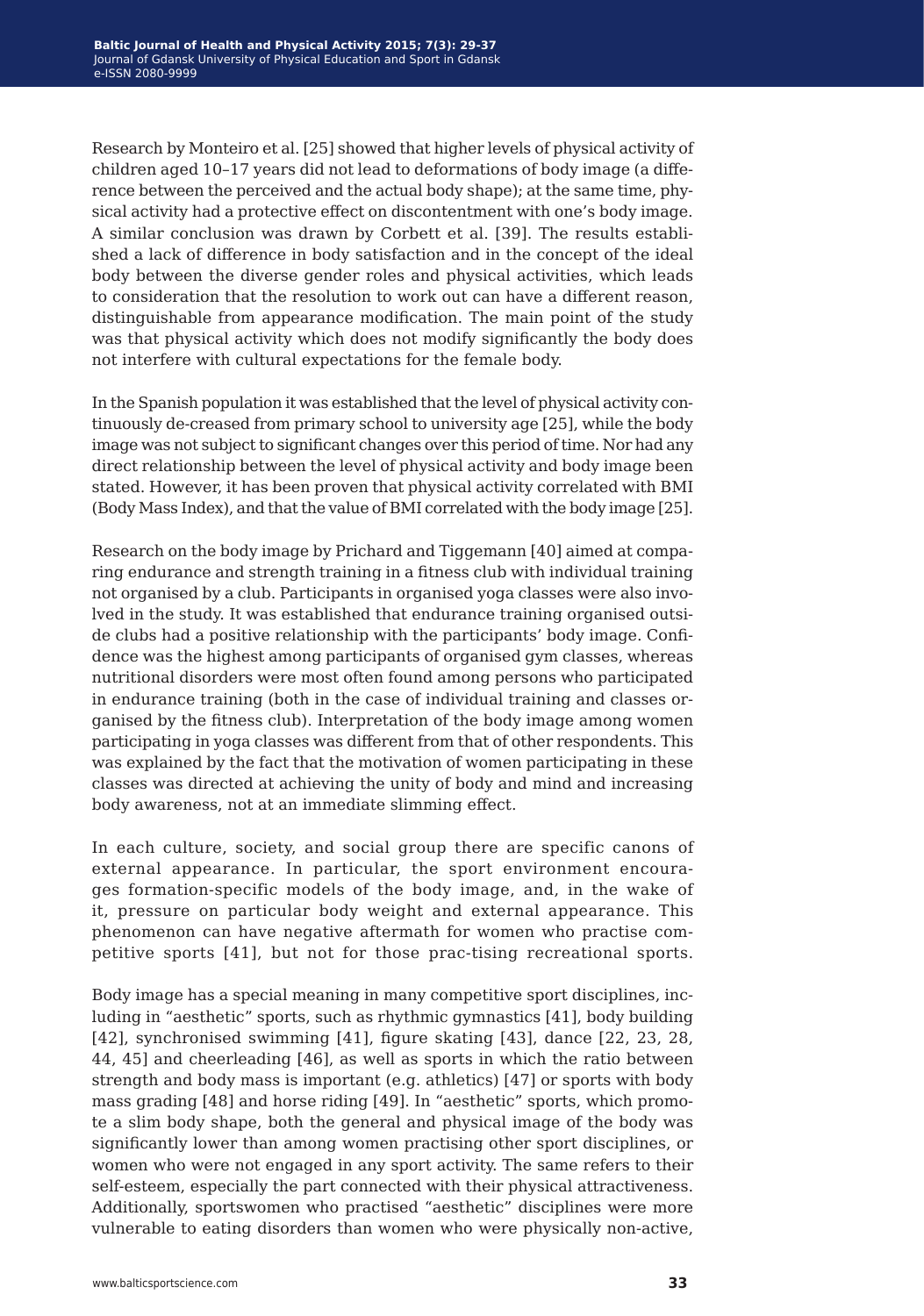although there were no differences between these groups of women in terms of general discontentment with their bodies.

Aesthetic motivations found in fitness activities (e.g. aerobic, dance, etc.), corresponded with a worse body image and a smaller awareness of one's physical attractiveness, as opposed to team sports (such as football, basketball), which led to a healthier body image. There were multilateral relationships between self-perception, the type of sport, and body discontentment [50].

Women who practise these sports recreationally should pay attention to factors that can lead to the deterioration of sportswomen's body image. These include a conviction that improved sport results can be achieved by body mass regulation. A reduction in the body mass aimed at improving performance can lead to eating disorders; it also makes them predictable (which does not work in the reverse direction) [43]. The most common disorders related to professional (non-recreational) "aesthetic" sports are anorexia and bulimia. A higher risk of anabolic steroids intake can be observed in the case of bodybuilding [42].

Another relevant factor is the pressure exerted by the sport environment, namely judges, coaches, and other team players. There is also the stress connected with sport event clothes which overly expose and emphasise the body shape [51]. Research by Muscat and Long [52] showed that women who practised sport actively and those who were recreationally active were very sensitive to critical comments. The more negative the comments, the higher the likelihood of developing eating disorders. At the same time, deeper engagement entailed an increased number of critical comments. According to the theory of objectification [53], women who received more negative comments more often experienced intense negative emotions (embarrassment, anxiety) than positive emotions, irrespective of whether or not they undertook sport or recreational activity [25].

Research carried out by Schluger [45] proved that women dancers of modern dance and classical ballet revealed disturbed dietary habits. Female ballet dancers were characterised by substantially higher fear of bulimia and eating, and more often undertook stimulated feeding, than women practising modern dance. The risk of developing eating disorders in the ballet group was high. Thus, women who practise ballet dance are more prone to eating pathologies than modern dancers.

Because physical activity may, despite common beliefs, correspond to a deterioration in the body image, sportswomen (especially those practising sport disciplines where appearance plays an important role) should have access to professional psychological care. It should also be provided for women who practise recreational sports and are not under such professional care. This care would allow them to become aware of threats posed by an excessive focus on their appearance.

In "aesthetic" sports, emphasis on a slim body shape should be minimised, especially during puberty, which is the formative phase of the body image [45], as self-esteem among young women is sensitive to the opinions of others. To achieve this correct focus, preventive programmes that target coaches and parents should be introduced. One study on the effectiveness of such a program showed that it did not trigger changes in girls' body image; it did, however, reduce pressure from their sports clubs to have a slim body shape.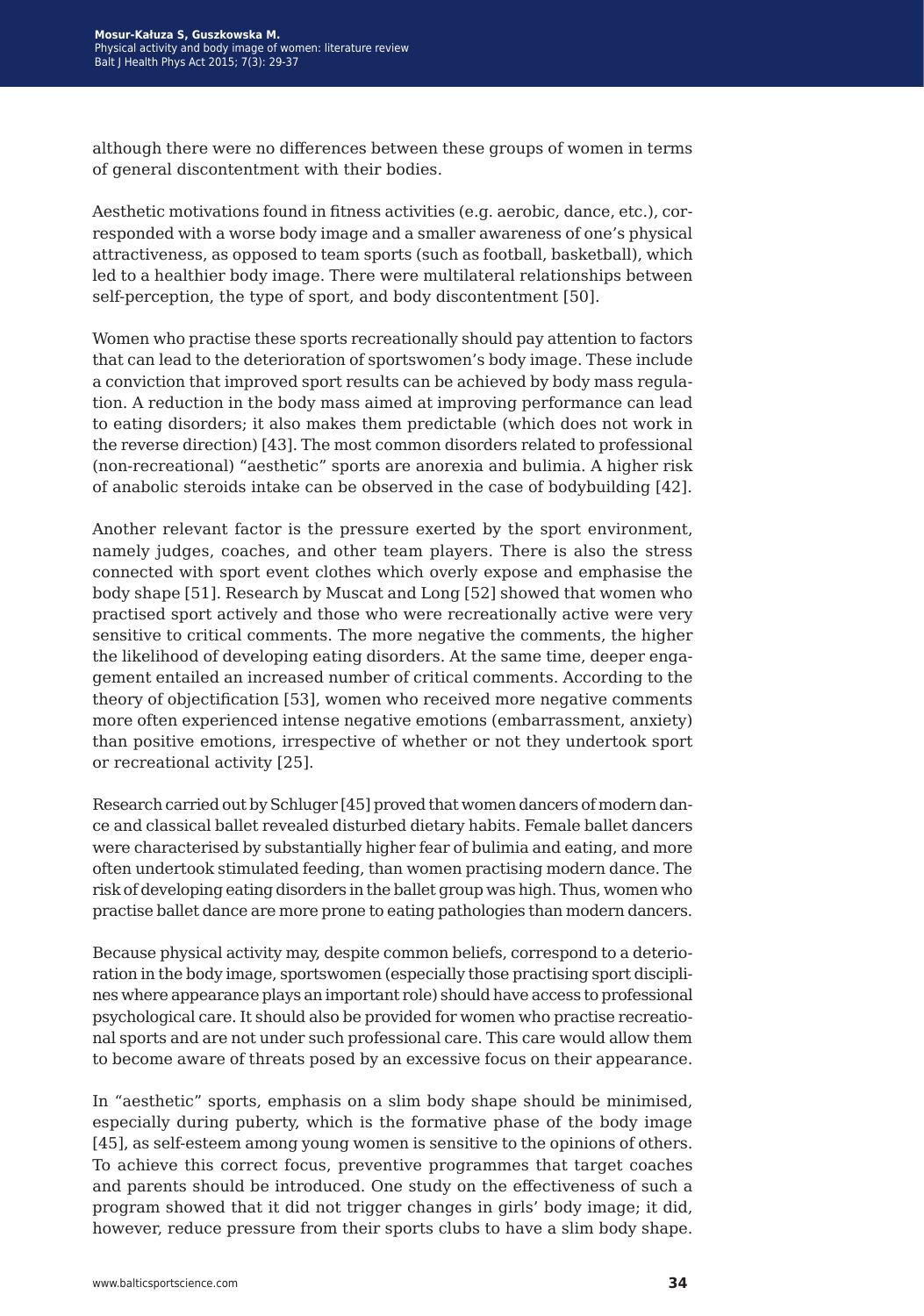Researchers have suggested introducing the Scale of Independent Body Weight in competitive sports due to its practical applications in screening tests and the ability to identify pressures on sportswomen concerning body weight. The scale contains body mass norms for specific sport disciplines. Each abnormality is a signal to the coach and sportswomen themselves that the risk of eating disorders is increasing. With regard to the personal level of engagement, women who practise sport recreationally can use this scale as a comparative benchmark.

Promotion of healthy lifestyle would benefit and educate parents, coaches, and medical staff regarding the identification of disturbed eating symptoms in the case of competitive sports [48]. Coaches and parents should be aware of possible eating disorders in the sport environment. They should detect them early and take preventive measures.

### **conclusions**

Women who practise sport in a recreational form are less exposed to a negative influence of physical activity on their body image than women who practise sports competitively. The former, however, should not forget about the threats of the sport discipline they choose. The results of this study itemise factors that cause the body image to deteriorate. These are:

- 1. focus on maximal achievements (breaking records at the world levels) [54];
- 2. participation in sport disciplines which emphasise aesthetic values [50], disciplines aimed at improving appearance, or those where body weight categories are used [48];
- 3. domination of anaerobic over aerobic efforts [30];
- 4. transition from an aesthetic to a functional body image [20];
- 5. numerous negative comments related to appearance [52];
- 6. early start of a sporting career, over-training, sport injuries, unfortunate coach behaviour [48];
- 7. solo conditional training as opposed to group training in fitness clubs [40];
- 8. excessive internalisation of the media message on one's sport discipline, or excessive worry and distress over information from the media [47];
- 9. bad family situation and poor autonomy support at respective age levels [55];
- 10. increased body weight or overweight [23];
- 11. advanced age and reduced body demand for energy [56];
- 12. low social status [30];
- 13. eating disorders [57];
- 14. disturbed eating habits (dietary practices) [45];
- 15. low level of engagement in physical activity, unhealthy lifestyle [57].

Physically active women tend to have more positive feelings about their bodies than women who lead a sedentary life [58]. Yet we should bear in mind that the aforementioned factors may either directly or indirectly change the correlation between physical exercises and the body image from positive to negative.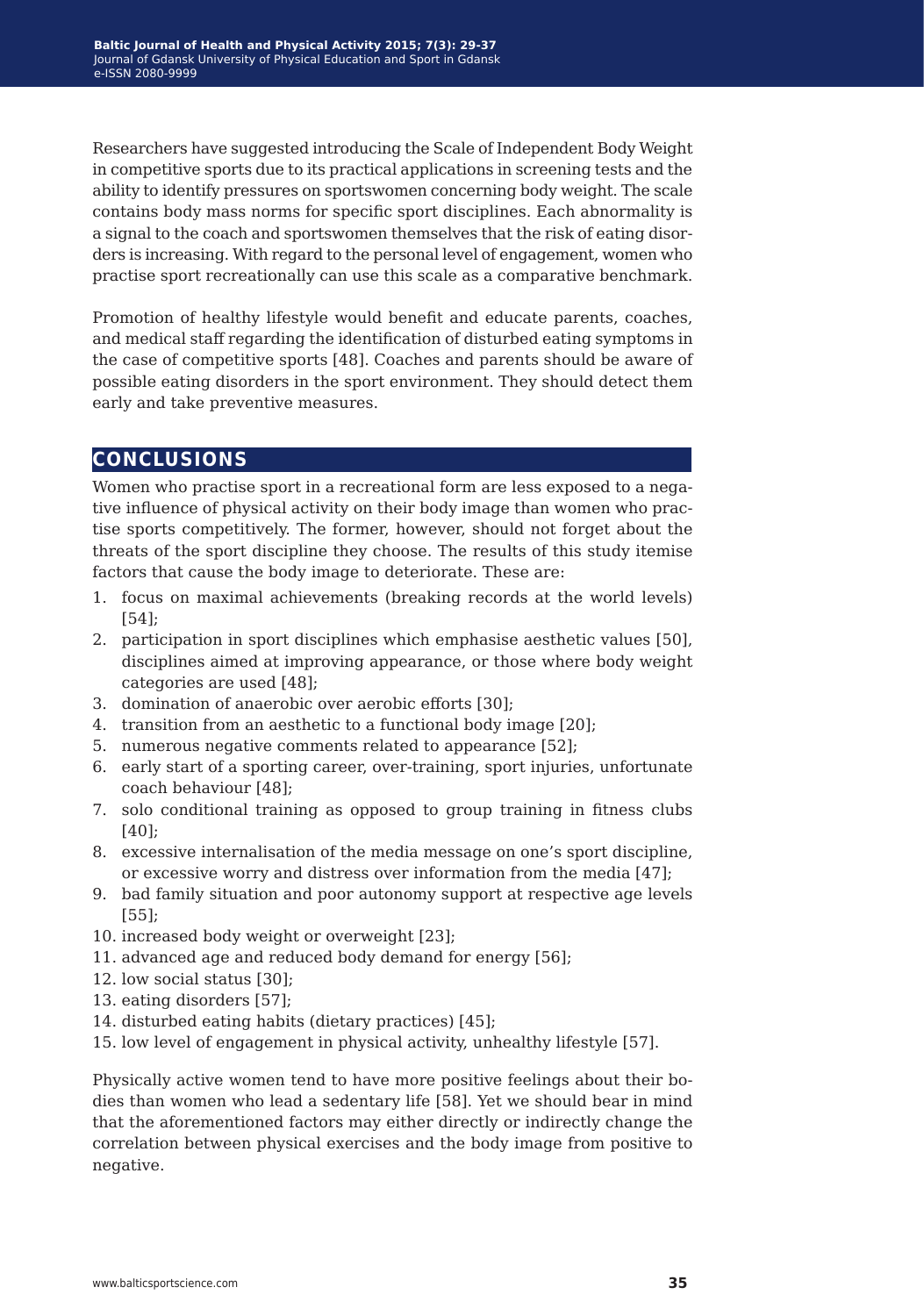### **references**

- [1] DCash TF, Thériault J, Annis NM. Body image in an interpersonal context: adult attachment, fear of intimacy, and social anxiety. J Soc Clin Psychol. 2004;23:89-103.
- [2] Benbow-Buitenhuis A. A feminine double-bind? Towards understanding the commercialisation of beauty through examining anti-ageing culture. Soc Alternatives. 2014;33:43-49.
- [3] Suisman JL, O'Connor SM, Sperry S, et al. Genetic and environmental influences on thin-ideal internalization. Int J Eat Disorder. 2012;45(8):942-948.
- [4] Ferguson C, Muñoz M, Garza A, Galindo M. Concurrent and prospective analyses of peer, television and social media influences on body dissatisfaction, eating disorder symptoms and life satisfaction in adolescent girls. J Youth Adolescence. 2014;43:1-14.
- [5] Bradford JW, Petrie TA. Sociocultural factors and the development of disordered eating: A longitudinal analysis of competing hypotheses. J Couns Psychol. 2008;55:246-262.
- [6] Ricard N, Beaudry S, Pelletier L. Lovers with happy feet: the interdependence of relationship and activity factors for individuals dancing with a romantic partner. J App Soc Psychol. 2012;42:939-963.
- [7] Zaccagni L, Masotti S, Donati R, Mazzoni G, Gualdi-Russo E. Body image and weight perceptions in relation to actual measurements by means of a new index and level of physical activity in Italian university students. J Transl Med. 2014;12:1-16.
- [8] Nelia Soto Ruiz M, Marín Fernández B, Aguinaga Ontoso I, et al. Analysis of body image perception of university students in Navarra. Nutr Hosp. 2015;31:2269-2275.
- [9] Mintem GC, Gigante DP, Horta BL. Change in body weight and body image in young adults: a longitudinal study. BMC Public Health. 2015;15:1-7.
- [10] Téllez Suárez E, Castillo Biscari N, García Quesada S, et al. Satisfaction with body image in a university population of the Comunidad de Madrid. Nutr Hosp. 2015;31:1423-1426.
- [11] El Ansari W, Dibba E, Stock Ch. Body image concerns: levels, correlates and gender differences among students in the United Kingdom. Cent Eur J Public Health. 2014;22:106-117.
- [12] Dalcin Gattiboni B, da Silva de Sá A, Pozzobon D, et al. Sports experiences and perceptions of body image of adolescents of private high schools. Rev Salusvita. 2015;34:13-26.
- [13] Gonçalves CO, Campana AN, Tavares MC. The influence of physical activity on body image: A literature review. Motricidade. 2012(2);8:70-82. Portuguese.
- [14] Vaquero R, Alacid F, Muyor J, López P. Body image; A literature review. Nutr Hosp. 2013;28:27-35. Portuguese.
- [15] Garner D. The 1997 body image survey results. Psychol Today. 1997;30:30-44.
- [16] Glebocka A. Niezadowolenie z wyglądu a rozpaczliwa kontrola wagi [Dissatisfaction with the appearance of a desperate weight control]. Krakow: Impuls; 2009. Polish.
- [17] Campbell A, Hausenblas HA. Effects of exercise interventions on body image: a meta-analysis. J Health Psychol. 2009:14:780-793.
- [18] Contreras O, Fernández J, García L, Palou P, Ponseti J. Relationship in adolescents between physical self- -concept and participating in sport. Rev Psicol Deporte. 2010;19:23-39. Portuguese.
- [19] Martín-Albo J, Núñez J, Domínguez E, León J, Tomás J. Relationships between intrinsic motivation, physical self-concept and satisfaction with life: A longitudinal study. J Sports Sci. 2012;30:337-347.
- [20] Abbott B, Barber B. Differences in functional and aesthetic body image between sedentary girls and girls involved in sports and physical activity: Does sport type make a difference? Psych Sport Exerc. 2011;12:333-342.
- [21] Jakubiec B, Sekowski A. Obraz ciała u tancerzy [Body image in dancers]. Studia z Psychologii w KUL. 2005;14:93-106.
- [22] Downey D, Reel J, SooHoo S, Zerbib S. Body image in belly dance: integrating alternative norms into collective identity. J Gender Study. 2010;19:377-393.
- [23] Pollatou E, Bakali N, Theodorakis Y, Goudas M. Body image in female professional and amateur dancers. Res Dance Educ. 2010;11:131-137.
- [24] Telleria-Aramburu N, Sánchez C, Ansotegui L, Rocandio AM, Arroyo-Izaga M. Influence of sport practice and physical exercise on anthropometric indicators and weight satisfaction in men university students: a pilot study. Nutr Hosp. 2015;31:1225-1231.
- [25] Monteiro M, Amaral T, Oliveira B, Borges N. Protective effect of physical activity on dissatisfaction with body image in children – A cross-sectional study. Psychol Sport Exerc. 2011;12:563–569.
- [26] Telford RD, Cunningham R, Telford RM, Olive L, Byrne D, Abhayaratna W. Benefits of early development of eye-hand coordination: Evidence from the LOOK longitudinal study. Scand J Med Sci Sports. 2013;23:263- 269.
- [27] Debate R, Gabriel K, Zwald M, Huberty J, Zhang Y. Changes in psychosocial factors and physical activity frequency among third- to eighth-grade girls who participated in a developmentally focused youth sport program: A preliminary study. J School Health. 2009;79:474-484.
- [28] Burgess G, Grogan S, Burwitz L. Effects of a 6-week aerobic dance intervention on body image and physical self-perceptions in adolescent girls. Body Image. 2006;3:57-66.
- [29] Scarpa S, Nart A, Gobbi E, Carraro A. Does women's attitudinal state body image improve after one session of posture correction exercises? Soc Behav Person: Internet J. 2011;39:1045-1052.
- [30] Khodamoradpoor M, Hoseini S. M, Yektayar M, Mohamadi S. The Effect of aerobic exercise and resistance training on women's body image. Archives Appl Sci Res. 2012;4:2345-2349.